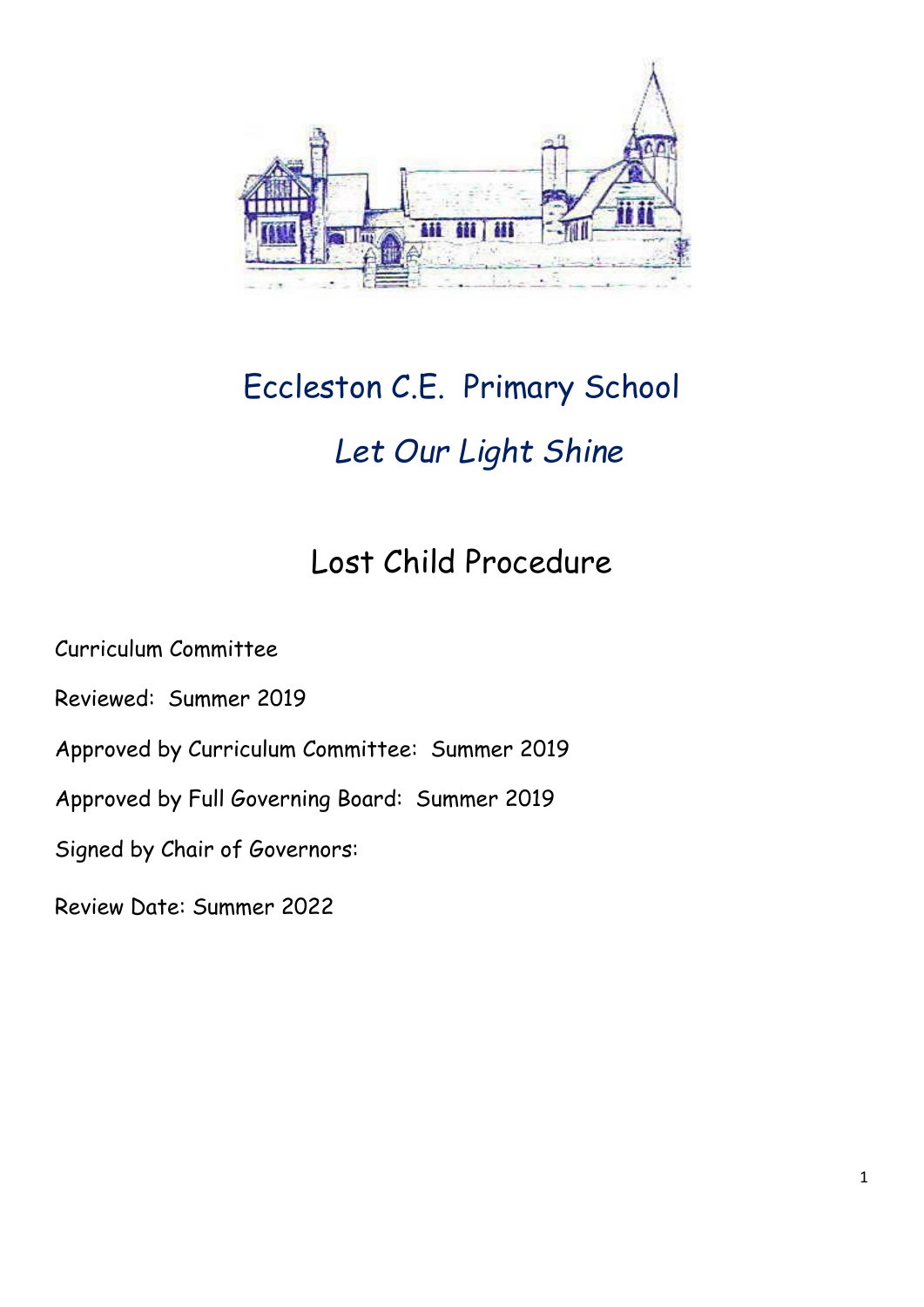### **ECCLESTON C.E. PRIMARY SCHOOL**

#### **Lost Child Procedure**

We aim at all times to keep children safe and secure whether on school premises or in our charge off site. We take all reasonable precautions to ensure the safety of the children.

Visits / residential visits are recorded stating:

- the date and time of outing
- the venue and mode of transport
- names of staff assigned to named children
- any medical needs of the children
- time of return

A list of parental contacts is available at school. If a teacher needs to take hard copies of these details on the trip, initials only will be used.

Records are kept of the vehicles used to transport children, with named drivers and appropriate insurance cover.

#### **Missing child**

If a child goes missing from the school:

- A member of staff will carry out a thorough search of the building and grounds.
- The register is checked to make sure no other child has also gone astray.
- Doors and gates are checked to see if there has been a breach of security whereby a child could wander out.
- The Headteacher or senior teacher talks to staff to establish what happened
- If the child is not found the parent is contacted and the missing child is reported to the police.

If a child goes missing from an outing where parents are not attending and responsible for their own child, the school ensures:

• As soon as it is noticed that a child is missing, staff on the visit / residential ask children to stand with their designated person and carry out a headcount to ensure that no other child has gone astray.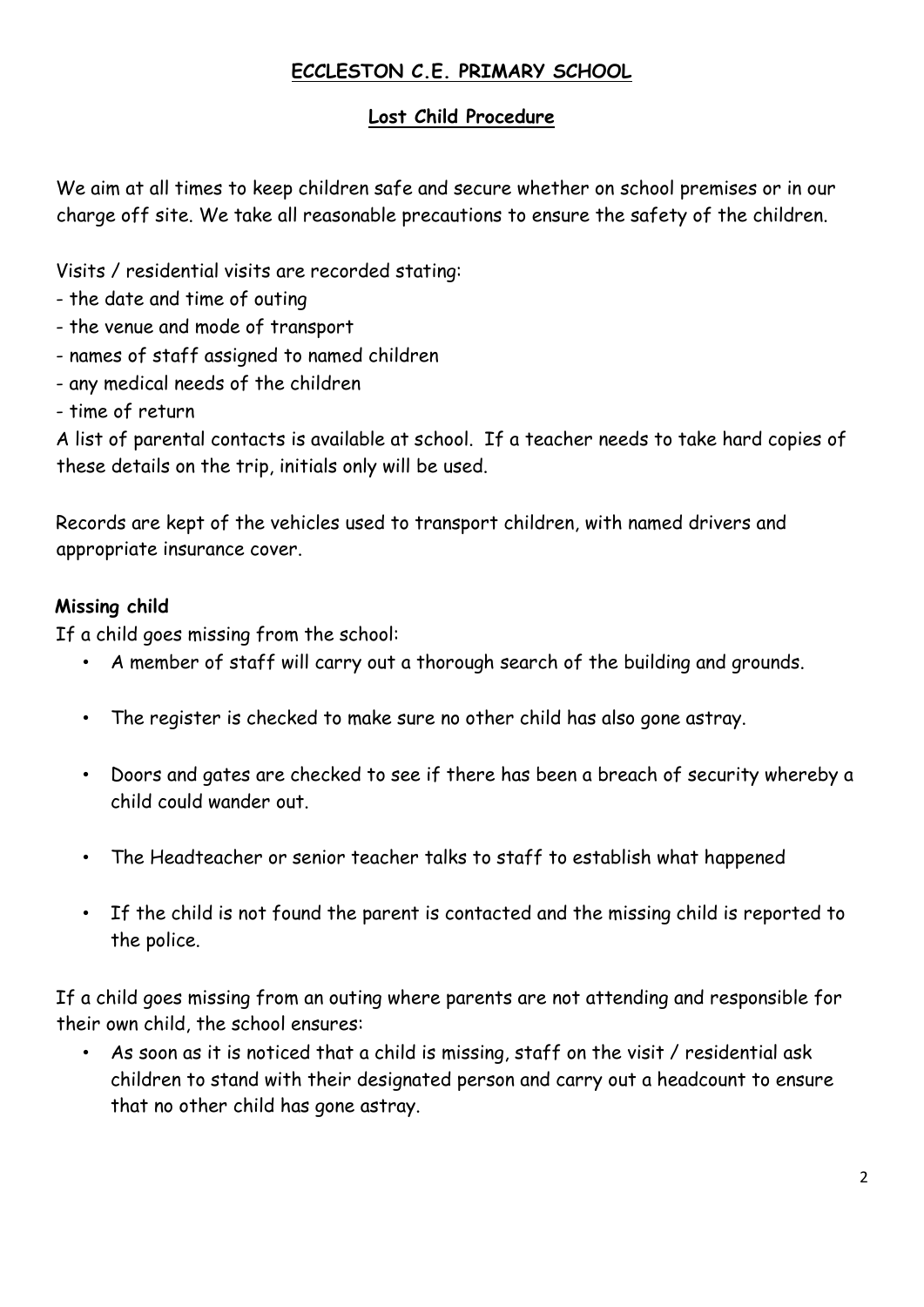- One staff searches the immediate vicinity but does not search beyond that.
- The Headteacher is informed, if they are not on the outing and makes his/her way to the venue to aid the search and be the point of contact for the police as well as support staff.
- Staff take the remaining children back to school.
- The Headteacher contacts the child's parent who makes their way to the school or venue as agreed with the Headteacher.
- The staff contact the police using a mobile phone and report the child as missing.
- In an indoor venue, the staff contact the venue's security who will handle the search and contact the police if the child is not found.
- If a child has voluntarily left the premises without permission, the Headteacher or Deputy Headteacher should immediately be informed. A member of staff will follow the child at a non threatening distance, ensuring they have a mobile phone with them. They will attempt a dialogue with the child and assess the situation. A decision will then be undertaken as to whether or not to contact the police.

#### **The investigation**

- The Headteacher carries out a full investigation taking written statements from all staff present at the time, or who were on a visit.
- The key person/ staff member writes an incident report detailing:
	- the date and time of the report;
	- what staff/ children were present;
	- when the child was last seen;
	- what has taken place since then;
	- the time it is estimated that the child went missing.
- A conclusion is drawn as to how the breach of security happened.
- If the incident warrants a police investigation all staff will co-operate fully. In this case, the police will handle all aspects of the investigation, including interviewing staff.